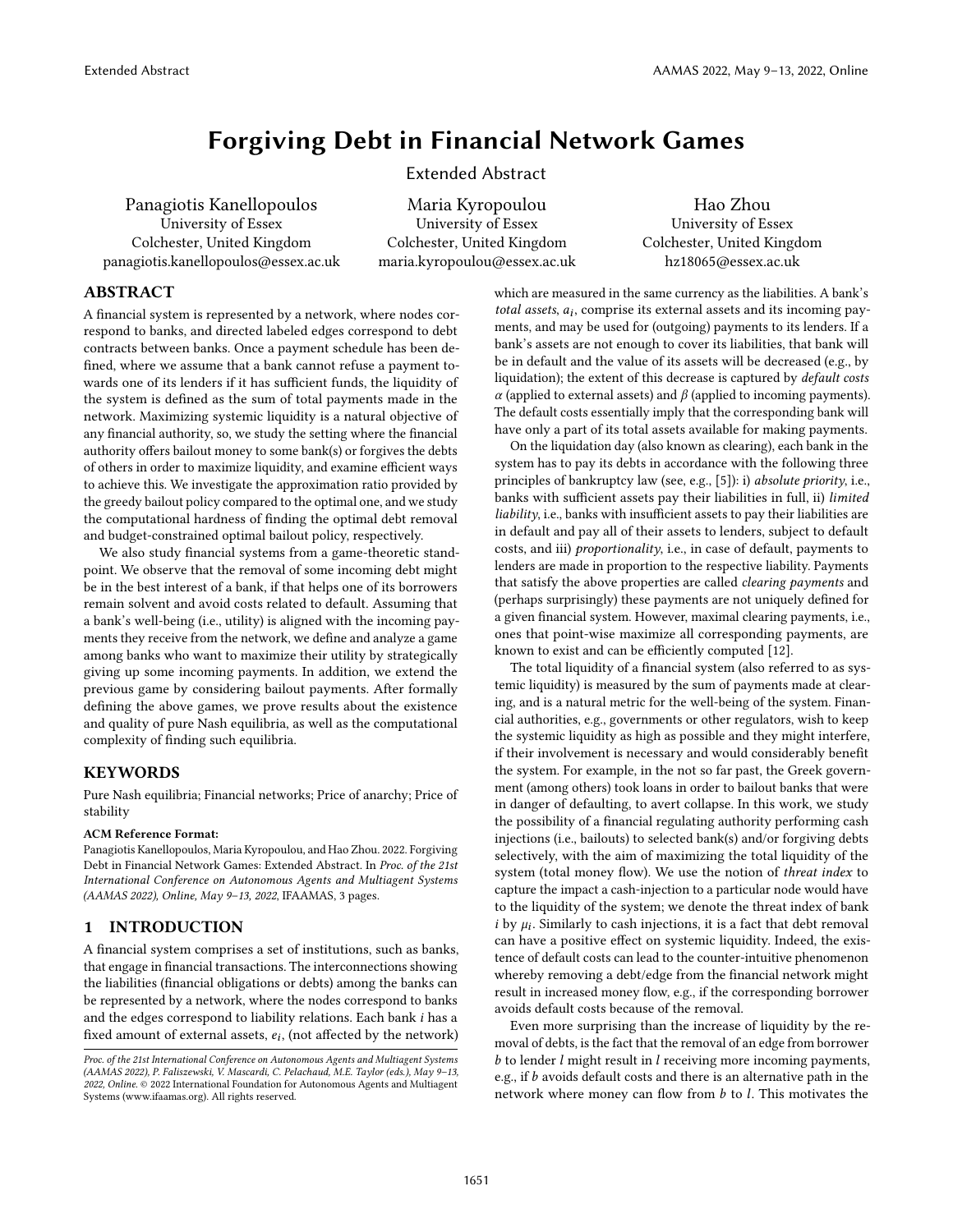definition of an edge-removal game on financial networks, where banks act as strategic agents who wish to maximize their total assets and might intentionally give-up a part of their due incoming payments towards this goal. As implied earlier, removing an incoming debt could rescue the borrower from financial default, thereby avoiding the activation of default cost, and potentially increasing the lender's utility (total assets). This strategic consideration is meaningful both in the context where a financial authority performs cash injections or not. We consider the existence, quality, and computation of equilibria that arise in such games.

#### 2 OUR CONTRIBUTION

In our work, we consider computational problems related to maximizing systemic liquidity in a financial network, when a financial authority can modify the network by appropriately removing debt, or, alternatively, by injecting cash into selected banks. We also consider financial network games where banks can choose to forgive incoming debts, if this improves their utility. The following example of a financial network serves to demonstrate relevant notions discussed in the introduction.

An example. Figure [1](#page-1-0) provides an example of a financial network, inspired by an example in [\[2\]](#page-2-3). We assume that there are no default costs, i.e.,  $\alpha = \beta = 1$ . If we denote the payment from bank *i* to bank *j* by  $p_{ij}$ , we get the following clearing payments:  $p_{21} = 4.4$ ,  $p_{32} = 3.2$ , and  $p_{43} = p_{45} = 1$ , implying that banks  $v_2, v_3$  and  $v_4$ are in default. Consistent with the clearing payments above, the liquidity of the system is computed as  $4.4 + 3.2 + 1 + 1 = 9.6$ , while the total assets (also defined as the utility) of each bank are  $a_4 = 2, a_3 = 1 + 2.2 = 3.2, a_2 = 1.2 + 3.2 = 4.4, a_1 = 4.4$  and  $a_5 = 1$  respectively. The threat indexes are computed as follows:  $\mu_1 = \mu_5 = 0, \mu_2 = 1 + \mu_1, \mu_3 = 1 + \mu_2, \text{ and } \mu_4 = 1 + \frac{1}{2}\mu_3 + \frac{1}{2}\mu_5,$ implying that  $\mu_3 = \mu_4 = 2$  and  $\mu_2 = 1$ .

<span id="page-1-0"></span>

Figure 1: A simple financial network. Nodes correspond to banks, edges are labelled with the respective liabilities, while external assets are in a rectangle above the relevant banks.

We show how to compute the optimal cash injection policy in polynomial time when there are no default costs, by solving a linear program; the problem is NP-hard when non-trivial default costs apply. As our LP-based algorithm requires knowledge of the available budget and leads to non-monotone payments, we study the approximation ratio of a greedy cash injection policy based on the threat indexes. Regarding debt removal, we prove that finding the set of liabilities whose removal maximizes systemic liquidity is NP-hard. We also note that the objective of systemic solvency, i.e., guaranteeing that all banks are solvent, can be trivially achieved by removing all edges. However, adding a liquidity target, or a target on the amount of deleted liabilities, makes this problem hard.

Regarding edge-removal games, with or without bailout, we study the existence and the quality of Nash equilibria, while also addressing computational complexity questions. Apart from arguing about well-established notions, such as the Price of Anarchy and the Price of Stability, we introduce the notion of the Effect of Anarchy (Stability, respectively) as a new measure on the quality of equilibria in this setting.

# 2.1 Related Work

Our model is based on the seminal work of Eisenberg and Noe [\[5\]](#page-2-1) who introduced a widely adopted model for financial networks, assuming debt-only contracts and proportional payments. This was later extended by Rogers and Veraart [\[12\]](#page-2-2) to allow for default costs. Additional features have been since introduced, see e.g., [\[15\]](#page-2-4) and [\[10\]](#page-2-5). We follow the model of Eisenberg and Noe and consider proportional payments; we note that a recent series of papers introduced different payment schemes [\[1,](#page-2-6) [9,](#page-2-7) [10\]](#page-2-5).

When the financial regulator has available funds to bailout each bank of the network, Jackson et al. [\[8\]](#page-2-8) characterize the minimum bailout budget needed to ensure systemic solvency and prove that computing it is an NP-hard problem. When the financial authority has limited bailout budget, Demange [\[2\]](#page-2-3) proposes the threat index as a means to determine which banks should receive cash during a default episode and suggests a greedy algorithm for this process. Egressy and Wattenhofer [\[4\]](#page-2-9) focus on how central banks should decide which insolvent banks to bailout and formulate corresponding optimization problems. Dong et al. [\[3\]](#page-2-10) introduce an efficient greedy-based clearing algorithm for an extension of the Eisenberg-Noe model, while also studying bailout policies when banks in default have no assets to distribute. We note that the problem of injecting cash (as subsidies) in financial networks has been studied (in a different context) in microfinance markets [\[7\]](#page-2-11).

Further work includes [\[13\]](#page-2-12) that considers the incentives banks might have to approve the removal of a set of liabilities forming a directed cycle in the financial network, while [\[14\]](#page-2-13) considers the complexity of finding clearing payments when CDS contracts are allowed. In a similar spirit, [\[6\]](#page-2-14) studies the clearing problem from the point of view of irrationality and approximation strength, while [\[11\]](#page-2-15) studies which banks are in default, and how much of their liabilities these defaulting banks can pay.

#### 3 CONCLUSIONS

We considered problems arising in financial networks, when a financial authority wishes to maximize the total liquidity either by injecting cash or by removing debt. We also studied the setting where banks are rational strategic agents that might prefer to forgive some debt if this leads to greater utility, and we analyzed the corresponding games with respect to properties of Nash equilibria. In that context, we also introduced the notion of the Effect of Anarchy (Stability, respectively) that compares the liquidity in the initial network to that of the worst (best, respectively) Nash equilibrium.

Our work leaves some interesting problems unresolved. Given the computational hardness of some of the optimization problems, it makes sense to consider approximation algorithms. From the game-theoretic point of view, one can also consider the problems from a mechanism design angle, i.e., to design incentive-compatible policies where banks weakly prefer to keep all incoming liabilities.